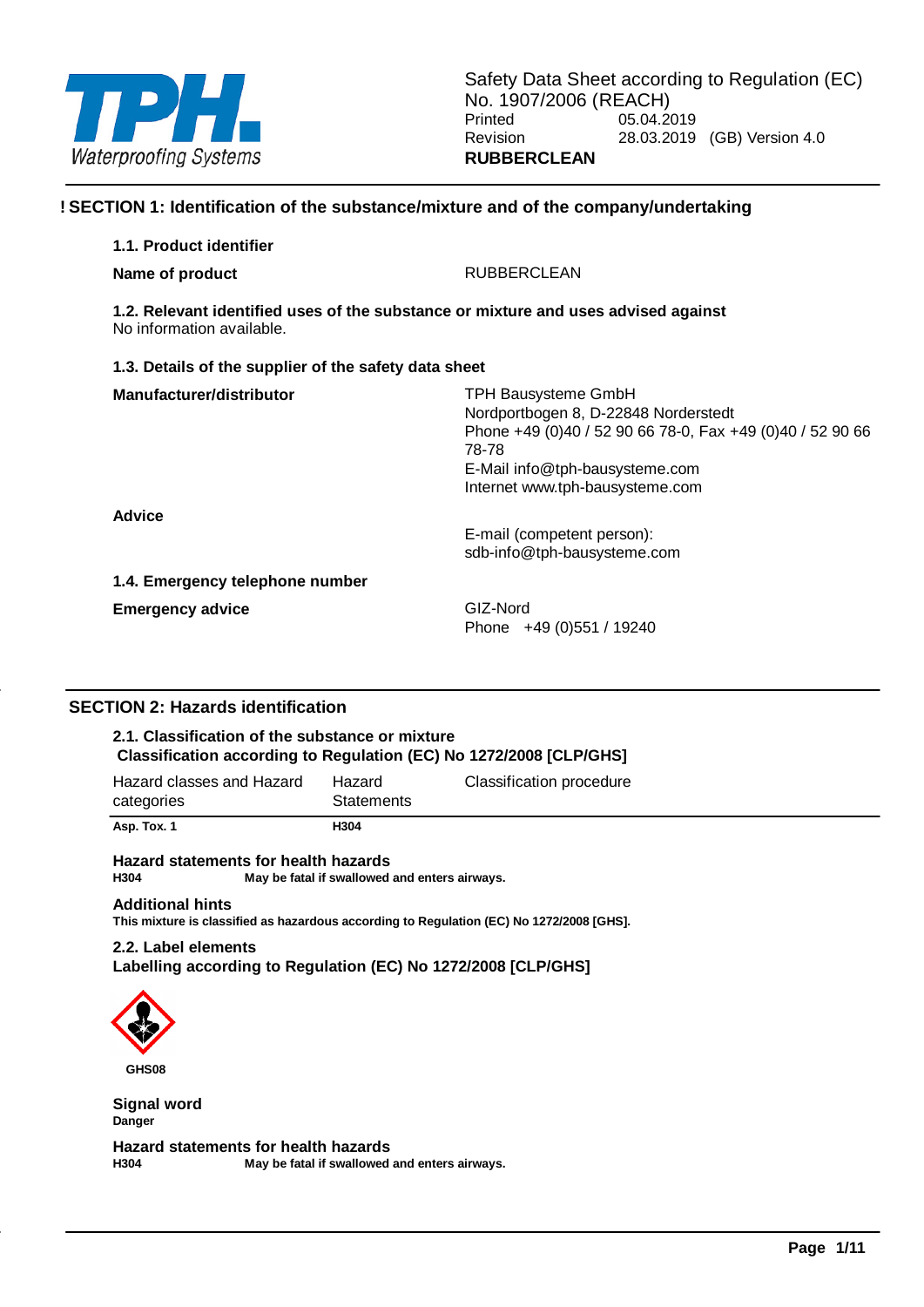

#### **Precautionary Statements**

#### **Response**

| <b>Storage</b> |                                                        |
|----------------|--------------------------------------------------------|
| P331           | Do NOT induce vomiting.                                |
| $P301 + P310$  | IF SWALLOWED: Immediately call a POISON CENTER/doctor. |

P405 Store locked up.

# **Disposal**<br>P501

Dispose of contents/container to local waste disposal company.

### **Hazardous ingredients for labeling**

Hydrocarbons, C11-C12, isoalkanes, < 2 % aromatics

### **Supplemental Hazard information (EU)**

#### **Health properties**

Repeated exposure may cause skin dryness or cracking.

**2.3. Other hazards** No information available.

### **SECTION 3: Composition/ information on ingredients**

# **3.1. Substances**

not applicable

### **3.2. Mixtures**

**Description** Cleaner for injection pumps

#### **Hazardous ingredients**

| <b>CAS No</b> | EC No       | <b>Name</b>                                           | [%<br>weight] | <b>Classification according to</b><br>Regulation (EC) No 1272/2008 [CLP/<br><b>GHSI</b> |
|---------------|-------------|-------------------------------------------------------|---------------|-----------------------------------------------------------------------------------------|
|               | 918-167-1   | Hydrocarbons, C11-C12, isoalkanes, < 2 %<br>aromatics | $= 100$       | Asp. Tox. 1, H304                                                                       |
| <b>REACH</b>  |             |                                                       |               |                                                                                         |
| <b>CAS No</b> | <b>Name</b> |                                                       |               | <b>REACH registration number</b>                                                        |
|               |             | Hydrocarbons, C11-C12, isoalkanes, $<$ 2 % aromatics  |               | 01-2119472146-39                                                                        |

### **SECTION 4: First aid measures**

### **4.1. Description of first aid measures**

### **General information**

Remove contaminated soaked clothing immediately.

Take away from danger area and lay down affected person.

### **In case of inhalation**

Ensure of fresh air. In the event of symptoms refer for medical treatment.

### **In case of skin contact**

In case of contact with skin wash off immediately with soap and water. Consult a doctor if skin irritation persists.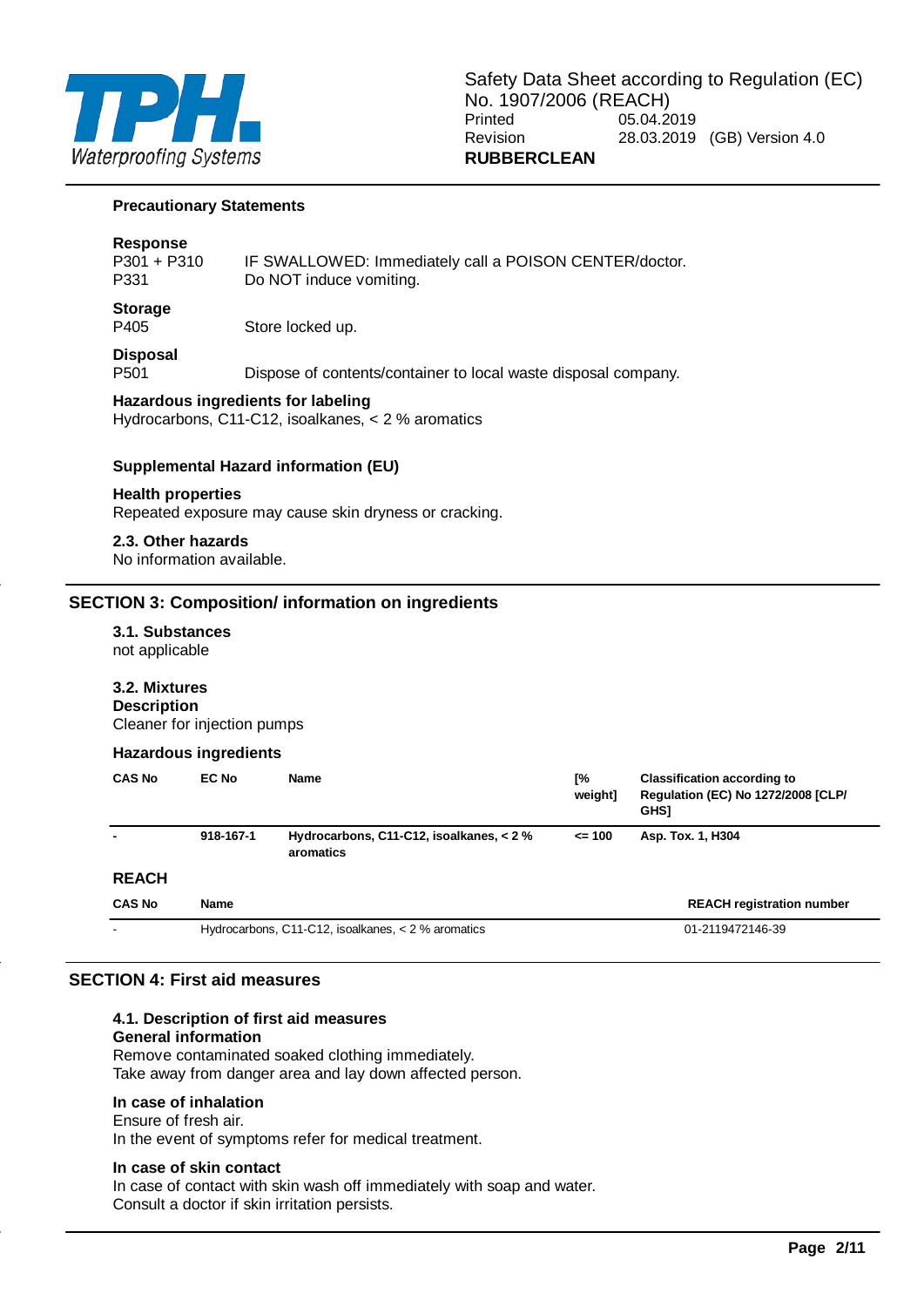

#### **In case of eye contact**

In case of contact with eyes rinse with plenty of water carefully. In the event of persistent symptoms seek medical treatment.

### **In case of ingestion**

Do not induce vomiting. Call for a doctor immediately. Rinse out mouth thoroughly with water.

#### **4.2. Most important symptoms and effects, both acute and delayed Physician's information / possible symptoms**

vomiting Headache Nausea Dizziness

## **4.3. Indication of any immediate medical attention and special treatment needed Treatment (Advice to doctor)**

Treat symptoms.

### **SECTION 5: Firefighting measures**

### **5.1. Extinguishing media Suitable extinguishing media** Alcohol-resistant foam Dry powder Carbon dioxide Water spray jet

**Unsuitable extinguishing media** Full water jet

### **5.2. Special hazards arising from the substance or mixture**

In the event of fire the following can be released: Carbon monoxide (CO) Carbon dioxide (CO2)

### **5.3. Advice for firefighters**

### **Special protective equipment for fire-fighters**

Use breathing apparatus with independent air supply. Wear full protective clothing.

### **Additional information**

Fire residues and contaminated firefighting water must be disposed of in accordance with the local regulations. Collect contaminated firefighting water separately, must not be discharged into the drains.

### **SECTION 6: Accidental release measures**

**6.1. Personal precautions, protective equipment and emergency procedures For non-emergency personnel** Ensure adequate ventilation. Keep people away and stay on the upwind side. Use personal protective clothing.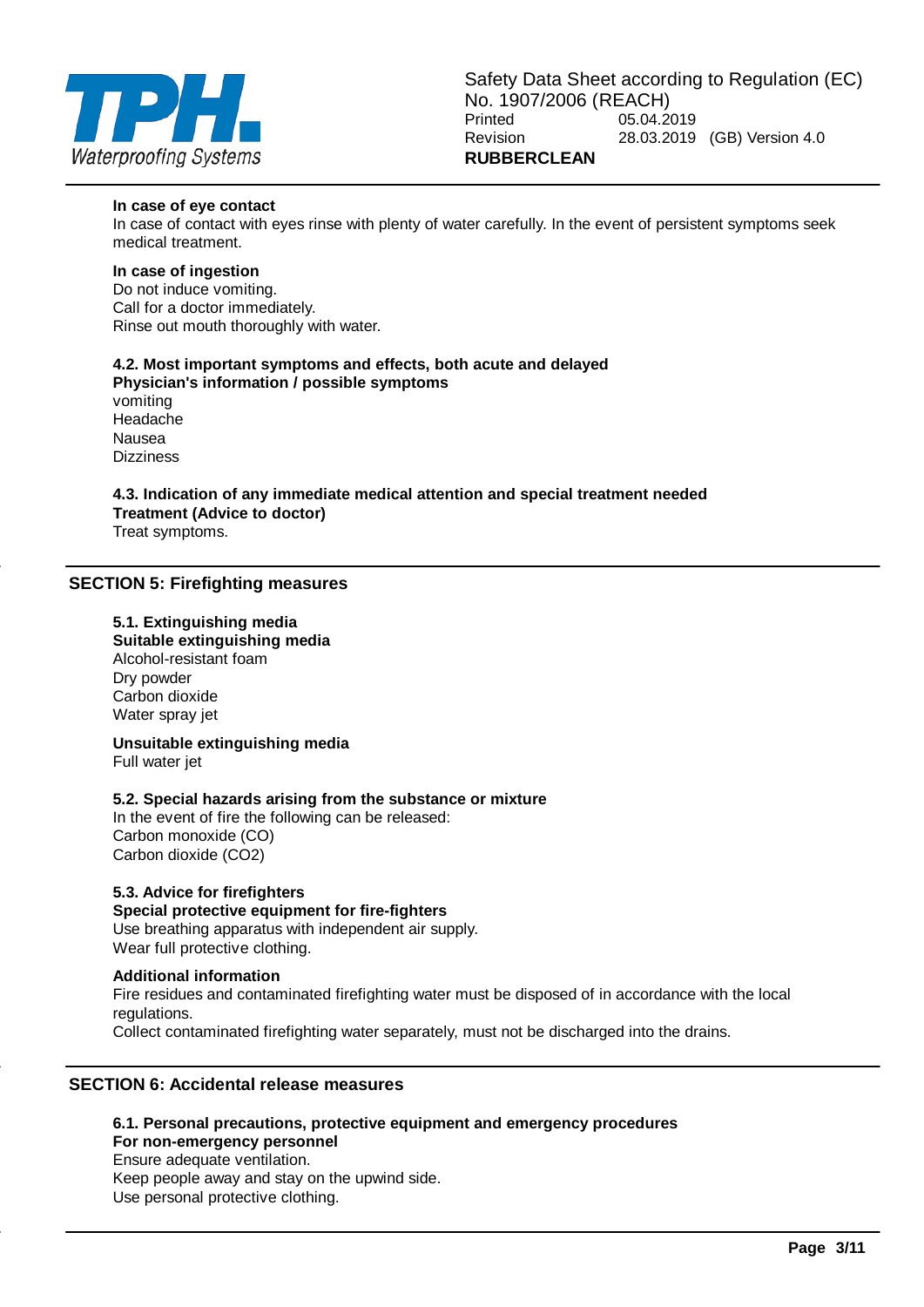

### **6.2. Environmental precautions**

Do not discharge into the drains or bodies of water.. Do not discharge into the subsoil/soil.

### **6.3. Methods and material for containment and cleaning up**

Take up with absorbent material (e.g. general-purpose binder). After taking up the material dispose according to regulation.

### **Additional Information**

Informations for disposal see chapter 13.

### **6.4. Reference to other sections**

No information available.

### **SECTION 7: Handling and storage**

### **7.1. Precautions for safe handling**

### **Advice on safe handling**

Avoid formation of aerosols. Provide good room ventilation even at ground level (vapours are heavier than air).

### **General protective measures**

Do not inhale gases/vapours/aerosols.

#### **Hygiene measures**

At work do not eat, drink and smoke. Remove soiled or soaked clothing immediately. Work in rooms with good ventilation. Keep separated from food and feed. Wash hands before breaks and after work.

### **Advice on protection against fire and explosion**

Keep away from sources of ignition - No smoking The product is combustible. Vapours can form an explosive mixture with air. Take precautionary measures against static discharges.

#### **7.2. Conditions for safe storage, including any incompatibilities Requirements for storage rooms and vessels**

Keep in closed original container. Prevent penetration into the ground.

**Advice on storage compatibility** Do not store together with oxidizing agents.

#### **Further information on storage conditions** Keep container dry and store at cool and aired place.

**Storage group** 10

### **7.3. Specific end use(s)**

No information available.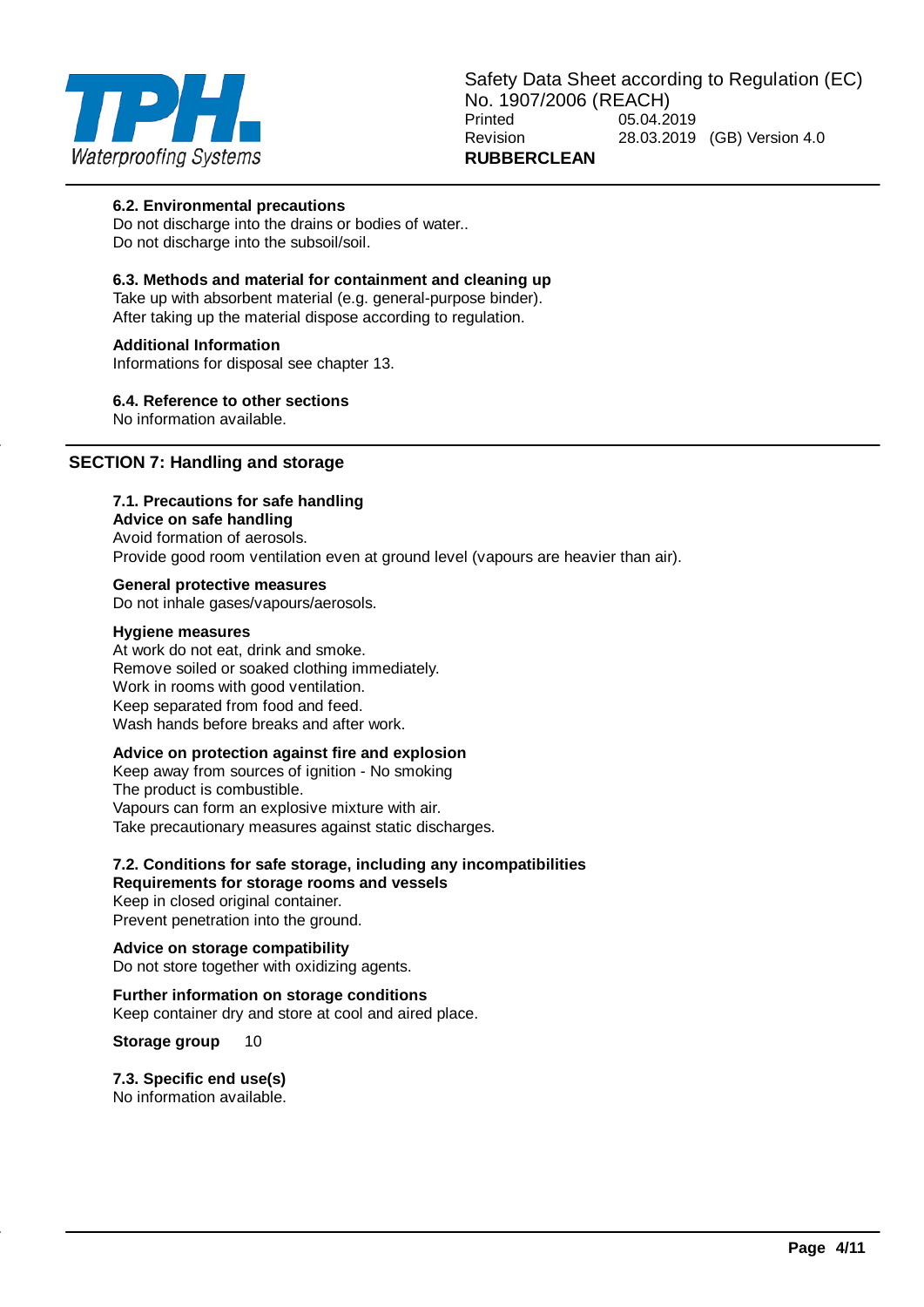

### **SECTION 8: Exposure controls/personal protection**

### **8.1. Control parameters**

### **8.2. Exposure controls**

**Respiratory protection** In case of insufficient ventilation or long-term effect use breathing apparatus.

Short term: filter apparatus, combination filter A-P2

### **Hand protection**

Synthetic rubber gloves

### **Eye protection**

tightly fitting goggles

**Other protection measures** protective clothing

### **SECTION 9: Physical and chemical properties**

| 9.1. Information on basic physical and chemical properties<br>Appearance<br>liquid |                      | <b>Colour</b><br>colourless |    |                  | Odour<br>characteristic |        |
|------------------------------------------------------------------------------------|----------------------|-----------------------------|----|------------------|-------------------------|--------|
| <b>Odour threshold</b><br>not determined                                           |                      |                             |    |                  |                         |        |
| Important health, safety and environmental information                             |                      |                             |    |                  |                         |        |
|                                                                                    | Value                | Temperature                 | at | Method           |                         | Remark |
| pH value                                                                           | not applicable       |                             |    |                  |                         |        |
| <b>Acid number</b>                                                                 | not applicable       |                             |    |                  |                         |        |
| boiling range                                                                      | 180 - 208 °C         |                             |    |                  |                         |        |
| solidifying temperature                                                            | $-20 °C$             |                             |    |                  |                         |        |
| <b>Flash point</b>                                                                 | 61 °C                |                             |    | <b>DIN 51755</b> |                         |        |
| Vapourisation rate                                                                 | not determined       |                             |    |                  |                         |        |
| <b>Flammable (solid)</b>                                                           | not applicable       |                             |    |                  |                         |        |
| <b>Flammability (gas)</b>                                                          | not applicable       |                             |    |                  |                         |        |
| Ignition temperature                                                               | No data<br>available |                             |    |                  |                         |        |
| <b>Self ignition</b><br>temperature                                                | >200 °C              |                             |    |                  |                         |        |
| Lower explosion limit                                                              | 0.6 Vol-%            |                             |    |                  |                         |        |
| <b>Upper explosion limit</b>                                                       | 7 Vol-%              |                             |    |                  |                         |        |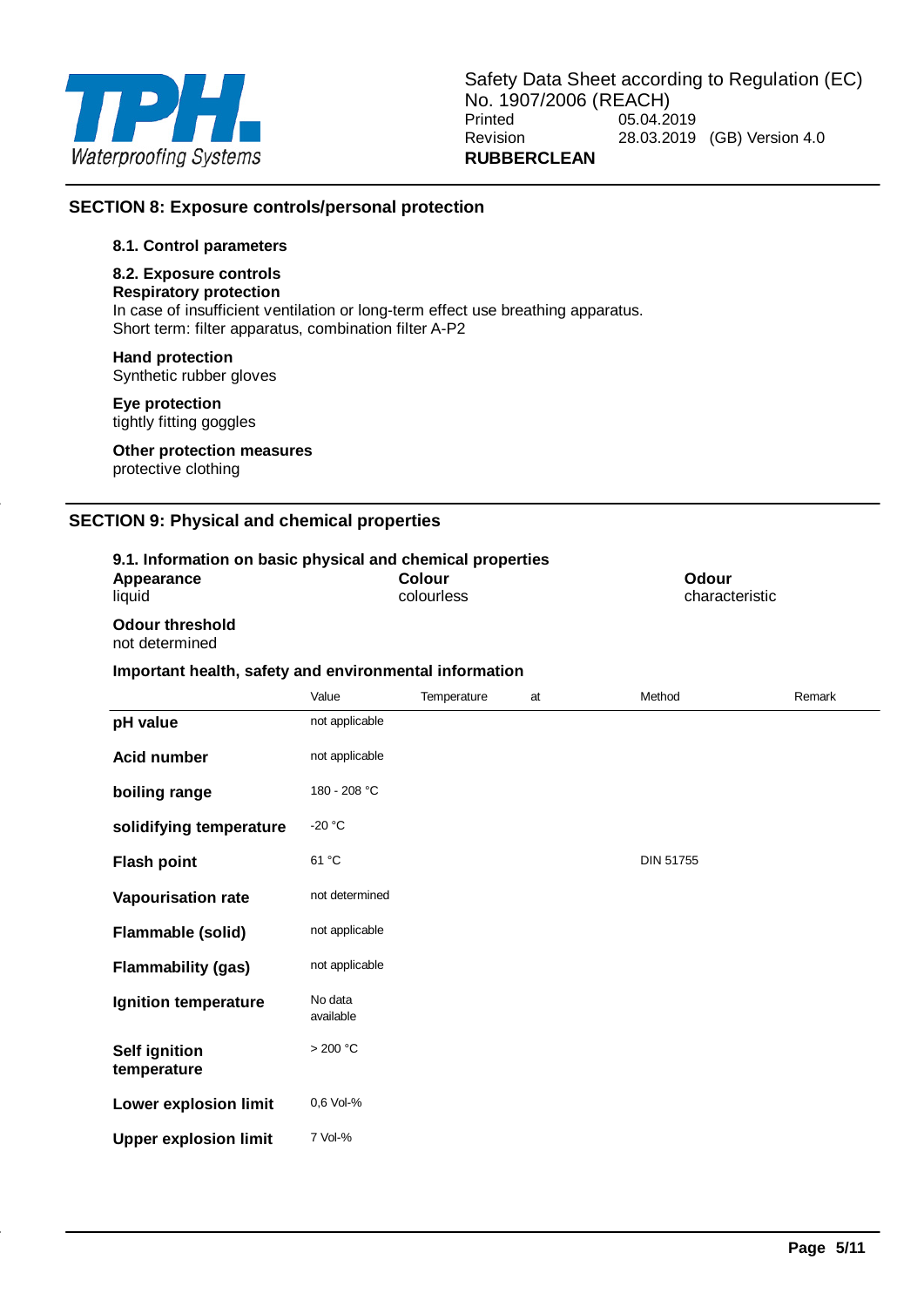

Safety Data Sheet according to Regulation (EC) No. 1907/2006 (REACH)<br>Printed 05.04.2 05.04.2019 Revision 28.03.2019 (GB) Version 4.0 **RUBBERCLEAN**

|                                                         | Value                | Temperature | at             | Method                   | Remark |
|---------------------------------------------------------|----------------------|-------------|----------------|--------------------------|--------|
| Vapour pressure                                         | 1 <sub>hPa</sub>     | 20 °C       |                |                          |        |
| <b>Relative density</b>                                 | ca. 0,76 g/cm3       | 20 °C       |                | <b>DIN EN ISO 2811-1</b> |        |
| <b>Bulk density</b>                                     | not applicable       |             |                |                          |        |
| <b>Vapour density</b>                                   | No data<br>available |             |                |                          |        |
| Solubility in water                                     | $0,01$ g/l           | 20 °C       |                |                          |        |
| Solubility/other                                        |                      |             | not determined |                          |        |
| Partition coefficient n-<br>octanol/water (log P<br>O/W | No data<br>available |             |                |                          |        |
| Decomposition<br>temperature                            | No data<br>available |             |                |                          |        |
| <b>Viscosity dynamic</b>                                | ca. 2,5 mPa*s        | 20 °C       |                | <b>DIN EN ISO 2555</b>   |        |
| <b>Solvent separation test</b>                          | not determined       |             |                |                          |        |
| <b>Solvent content</b>                                  | 100 %                |             |                |                          |        |
| <b>Water content</b>                                    | not determined       |             |                |                          |        |
| <b>Solids content</b>                                   | not applicable       |             |                |                          |        |
| <b>Combustion value</b>                                 | not determined       |             |                |                          |        |
| <b>Oxidising properties</b><br>not applicable           |                      |             |                |                          |        |
| <b>Explosive properties</b><br>no                       |                      |             |                |                          |        |
| 9.2. Other information<br>Vapours are heavier than air. |                      |             |                |                          |        |

### **SECTION 10: Stability and reactivity**

### **10.1. Reactivity**

No information available.

**10.2. Chemical stability** No information available.

**10.3. Possibility of hazardous reactions** No information available.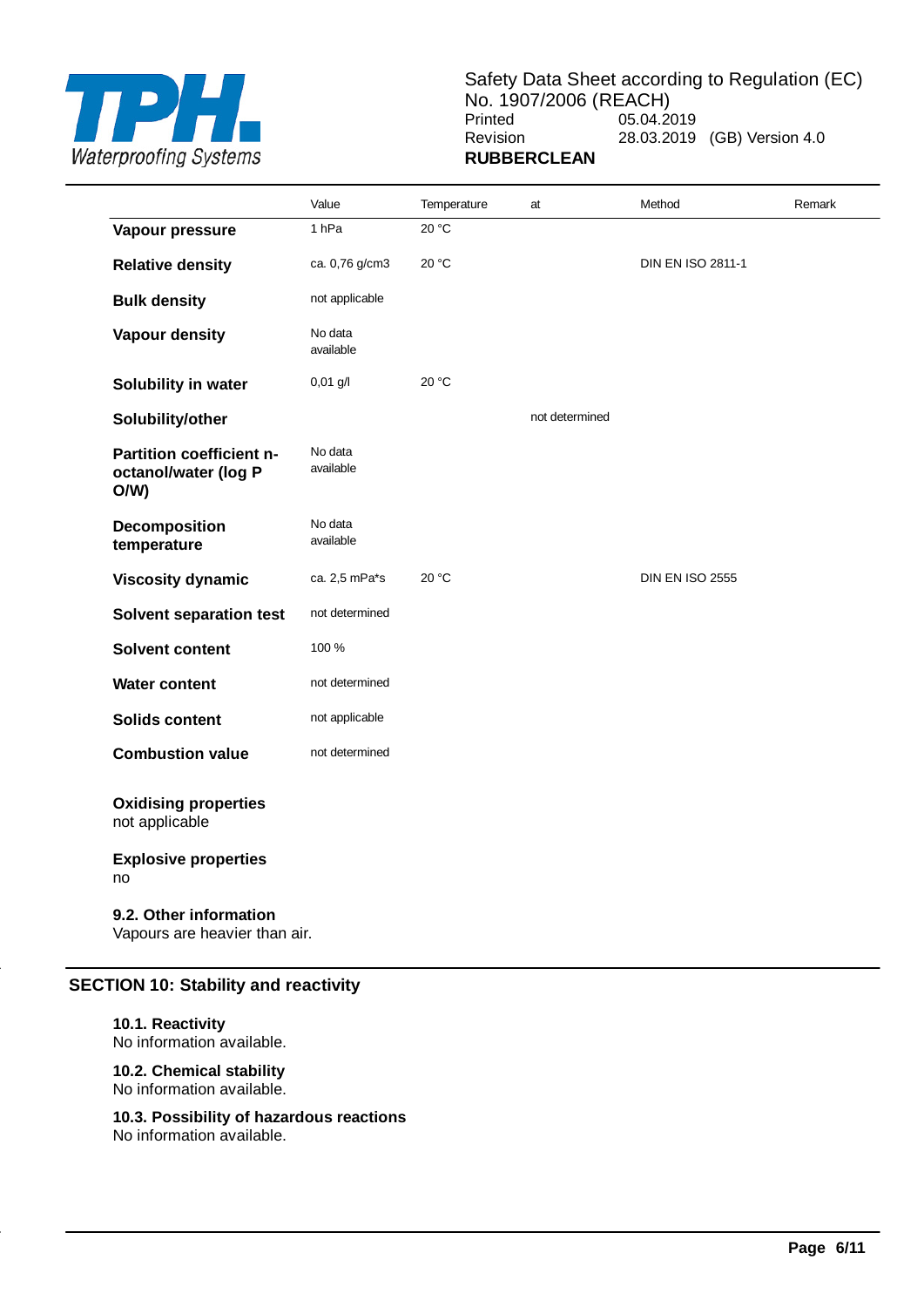

**10.4. Conditions to avoid** No information available.

**10.5. Incompatible materials Substances to avoid**

Reactions with oxidising agents.

## **10.6. Hazardous decomposition products**

Carbon monoxide and carbon dioxide.

### **Thermal decomposition**

Remark No decomposition if used as directed.

### **SECTION 11: Toxicological information**

### **11.1. Information on toxicological effects**

### **Acute toxicity/Irritation/Sensitization**

|                                               | Value/Validation    | Species | Method   | Remark |
|-----------------------------------------------|---------------------|---------|----------|--------|
| LD50 acute oral                               | > 5000 mg/kg        | rat     | OECD 401 |        |
| LD50 acute<br>dermal                          | > 5000 mg/kg        | rabbit  | OECD 402 |        |
| LC50 acute<br>inhalation                      | No data available   |         |          |        |
| <b>Skin irritation</b>                        | low irritant effect |         |          |        |
| <b>Eye irritation</b>                         | low irritant        |         |          |        |
| <b>Skin sensitization</b>                     | non-sensitizing     |         |          |        |
| <b>Sensitization</b><br>respiratory<br>system | non-sensitizing     |         |          |        |

### **Subacute Toxicity - Carcinogenicity**

|                                      | Value          | Species | Method | Validation                                                            |
|--------------------------------------|----------------|---------|--------|-----------------------------------------------------------------------|
| <b>Subacute</b><br><b>Toxicity</b>   | not determined |         |        |                                                                       |
| <b>Subchronic</b><br><b>Toxicity</b> | not determined |         |        |                                                                       |
| <b>Chronic Toxicity</b>              | not determined |         |        |                                                                       |
| <b>Mutagenicity</b>                  |                |         |        | No experimental information<br>on genotoxicity in vitro<br>available. |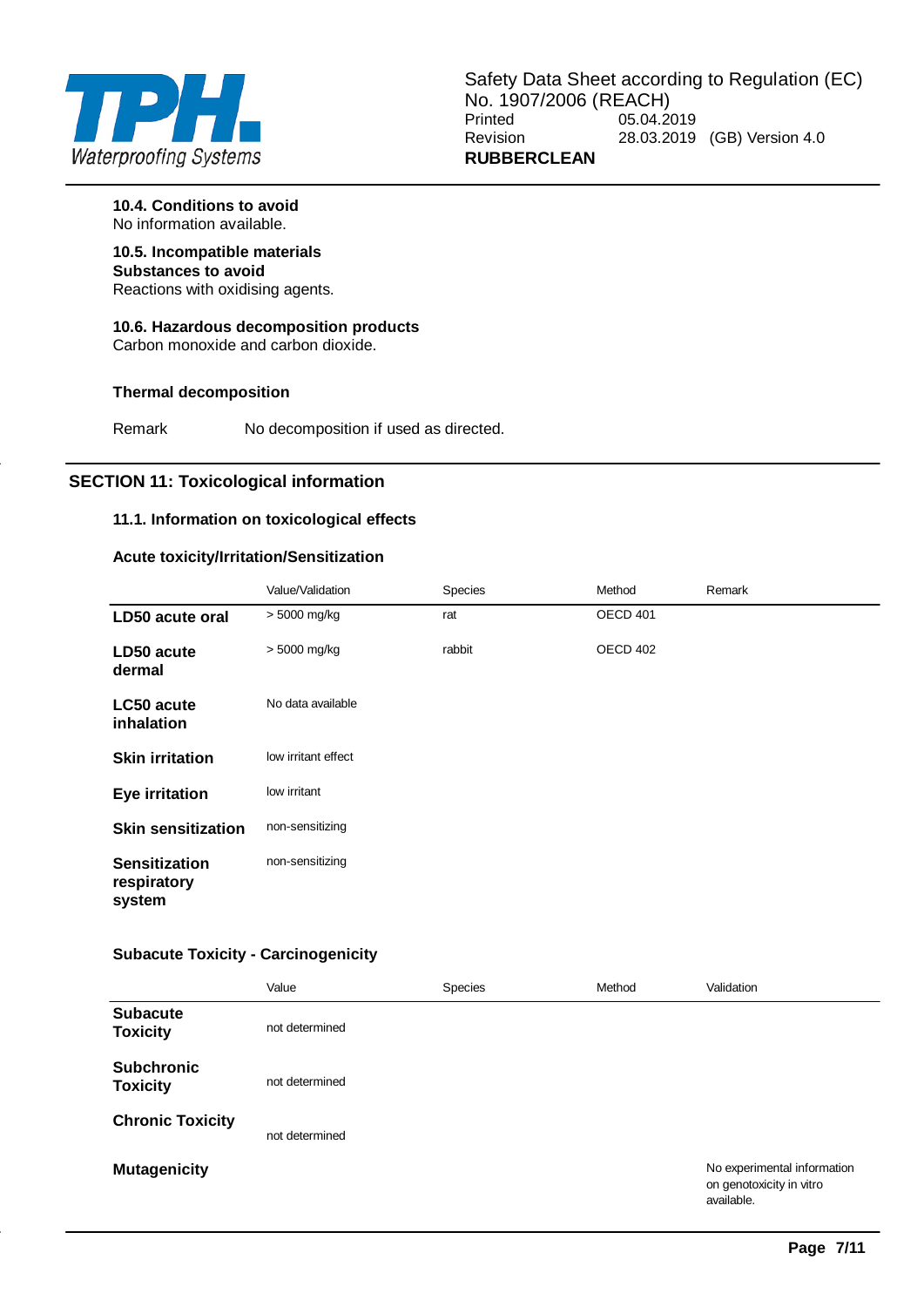

|                                         | Value                                                   | Species                                                                     | Method | Validation                                                                                 |
|-----------------------------------------|---------------------------------------------------------|-----------------------------------------------------------------------------|--------|--------------------------------------------------------------------------------------------|
| <b>Reproduction-</b><br><b>Toxicity</b> |                                                         |                                                                             |        | No indications of toxic<br>effects were observed in<br>reproduction studies in<br>animals. |
| Carcinogenicity                         |                                                         |                                                                             |        | No indications of<br>carcinogenic effects are<br>available from long-term trials.          |
| No indications of critical properties.  | Specific target organ toxicity (single exposure)        |                                                                             |        |                                                                                            |
| No indications of critical properties.  | Specific target organ toxicity (repeated exposure)      |                                                                             |        |                                                                                            |
| <b>Aspiration hazard</b>                | May be fatal if swallowed and enters airways.           |                                                                             |        |                                                                                            |
|                                         | <b>Experiences made from practice</b>                   | Frequent contact specially if dried out may cause skin and eye irritations. |        |                                                                                            |
| <b>Additional information</b>           | The declarations of toxicology refer to main component. |                                                                             |        |                                                                                            |

### **SECTION 12: Ecological information**

### **12.1. Toxicity**

#### **Ecotoxicological effects**

|                 | Value                | <b>Species</b>                     | Method | Validation |
|-----------------|----------------------|------------------------------------|--------|------------|
| <b>Fish</b>     | LL0 1000 mg/l (96 h) | Oncorhynchus mykiss                |        |            |
| Daphnia         | EL0 1000 mg/l (48 h) | Daphnia magna                      |        |            |
| Algae           | EL0 1000 mg/l (72 h) | Pseudokirchneriella<br>subcapitata |        |            |
| <b>Bacteria</b> | No data available    |                                    |        |            |

### **12.2. Persistence and degradability**

|                                              | Elimination rate | Method of analysis | Method            | Validation                |
|----------------------------------------------|------------------|--------------------|-------------------|---------------------------|
| <b>Physico-</b><br>chemical<br>degradability | not determined   |                    |                   |                           |
| <b>Biological</b><br>degradability           | 31,3 % (28 d)    |                    | <b>OECD 301 F</b> | potentially biodegradable |
| Degradability                                | not determined   |                    |                   |                           |
| <b>Biological</b><br>eliminability           | not determined   |                    |                   |                           |
| Degradability<br>according to<br><b>WRMG</b> | not determined   |                    |                   |                           |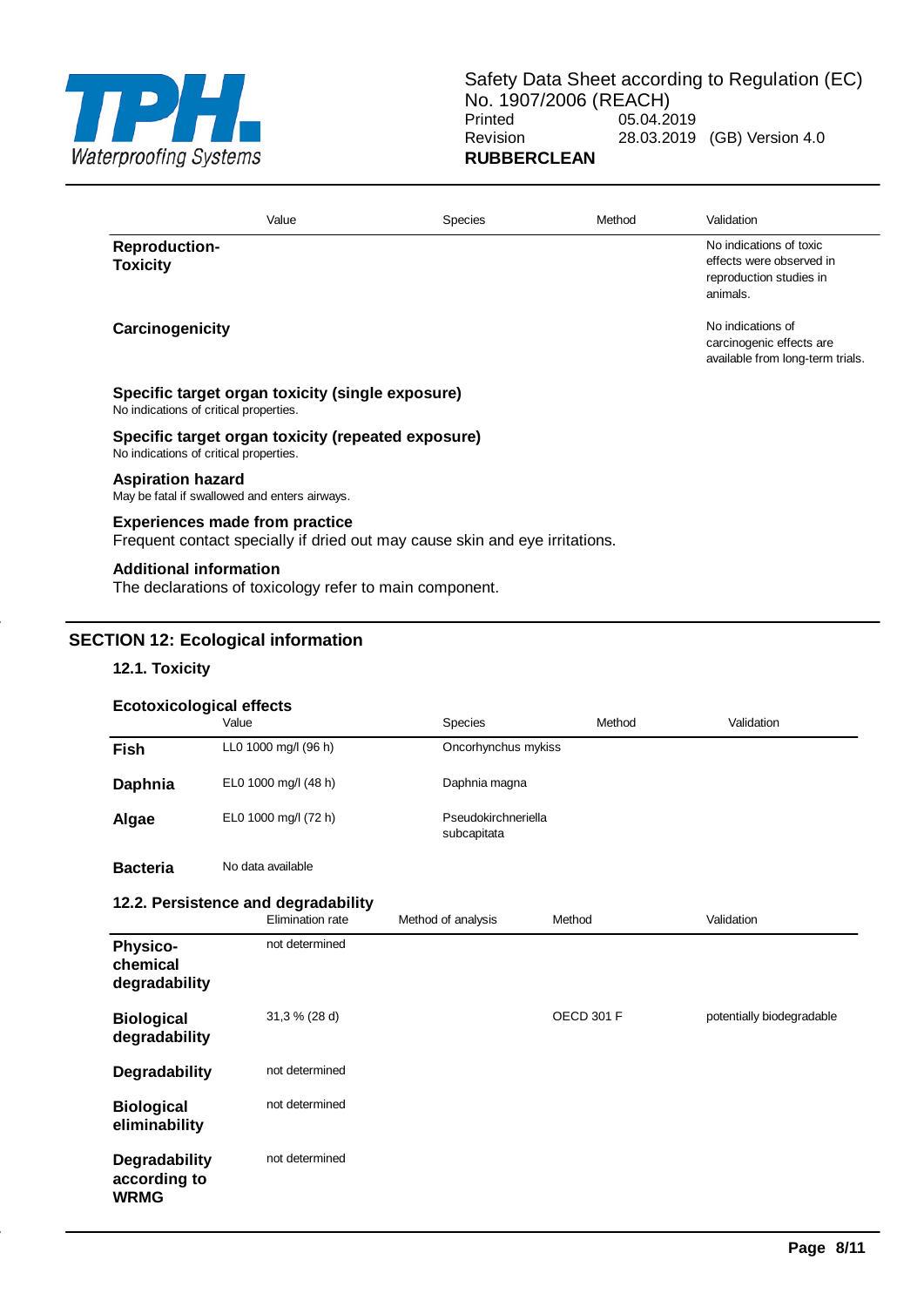

#### **12.3. Bioaccumulative potential**

The product has not been tested. Because of the product's consistency and low solubility in water bioavailability is not likely.

#### **12.4. Mobility in soil** No data available

# **12.5. Results of PBT and vPvB assessment**

No information available.

### **12.6. Other adverse effects**

No information available.

### **Behaviour in sewage plant**

not determined

### **Respiration inhibition of activated sluge**

### **Contains following heavy metals and compounds of the 76/464/EWG**

no

### **General regulation**

Product is not allowed to be discharged into the ground water or aquatic environment. Product is not allowed to be discharged into aquatic environment, drains or sewage treatment plants. The information to ecology refers to main component.

### **SECTION 13: Disposal considerations**

| 13.1. Waste treatment methods |                                                |
|-------------------------------|------------------------------------------------|
| Waste code No.                | Name of waste                                  |
| $160305*$                     | organic wastes containing hazardous substances |

Wastes marked with an asterisk are considered to be hazardous waste pursuant to Directive 2008/98/EC on hazardous waste.

### **Recommendations for the product**

Remove in accordance with local official regulations.

### **Recommendations for packaging**

Contaminated packaging should be emptied as far as possible and after appropriate cleansing may be taken fot reuse.

Packaging that cannot be cleaned should be disposed of like the product.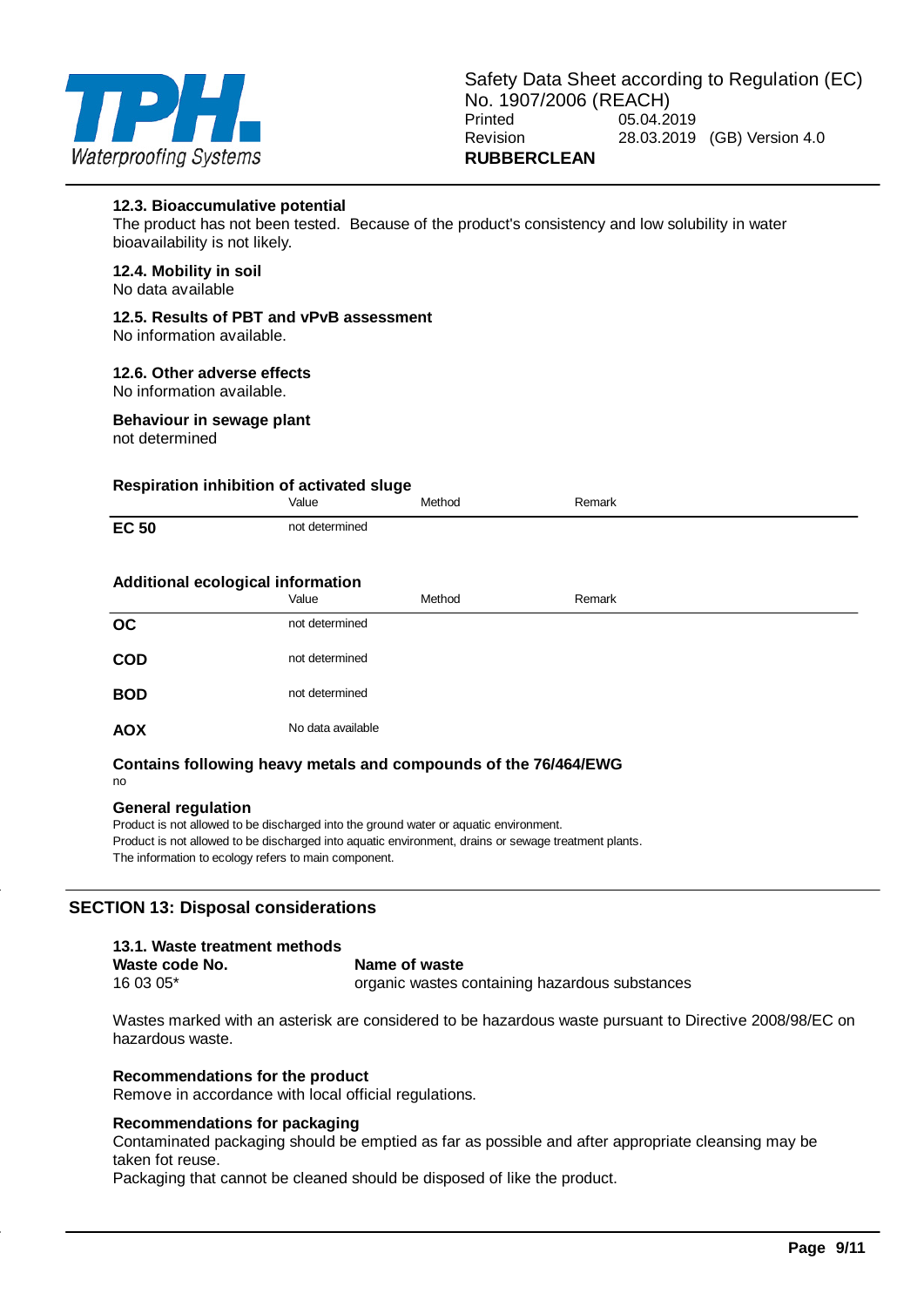

### **SECTION 14: Transport information**

|                                     | <b>ADR/RID</b>           | <b>IMDG</b>    | <b>IATA-DGR</b> |
|-------------------------------------|--------------------------|----------------|-----------------|
| 14.1. UN number                     | ٠                        | $\blacksquare$ | ۰               |
| 14.2. UN proper shipping -<br>name  |                          | ۰              | ٠               |
| 14.3. Transport hazard<br>class(es) | $\overline{\phantom{a}}$ | ۰              | ٠               |
| 14.4. Packing group                 | $\overline{\phantom{a}}$ | ۰              | ۰               |
| 14.5. Environmental<br>hazards      | ٠                        | ۰              | ۰               |

### **14.6. Special precautions for user**

No information available.

**14.7. Transport in bulk according to Annex II of MARPOL 73/78 and the IBC Code** No information available.

### **Land and inland navigation transport ADR/RID**

No dangerous goods as defined by these transport regulations.

#### **Marine transport IMDG**

No dangerous goods as defined by these transport regulations.

#### **Air transport ICAO/IATA-DGR**

No dangerous goods as defined by these transport regulations.

### **Transport/further information**

No dangerous goods as defined by the transport regulations - ADR/RID, IMDG, ICAO/IATA-DGR.

### **SECTION 15: Regulatory information**

**15.1. Safety, health and environmental regulations/legislation specific for the substance or mixture**

### **National regulations**

**Other regulations, restrictions and prohibition regulations** ZH 1/118 "Working with health hazard substances (for the workers) (M 050)" ZH 1/319 "Data Sheet: Solvents (M 017)" ZH 1/425 "Cold cleaner - Data sheet"

**Water hazard class** 1 Mixture-WGK

**Decree for case of Accident decree, addendum II: not named. interference/remarks**

### **15.2. Chemical Safety Assessment**

No information available.